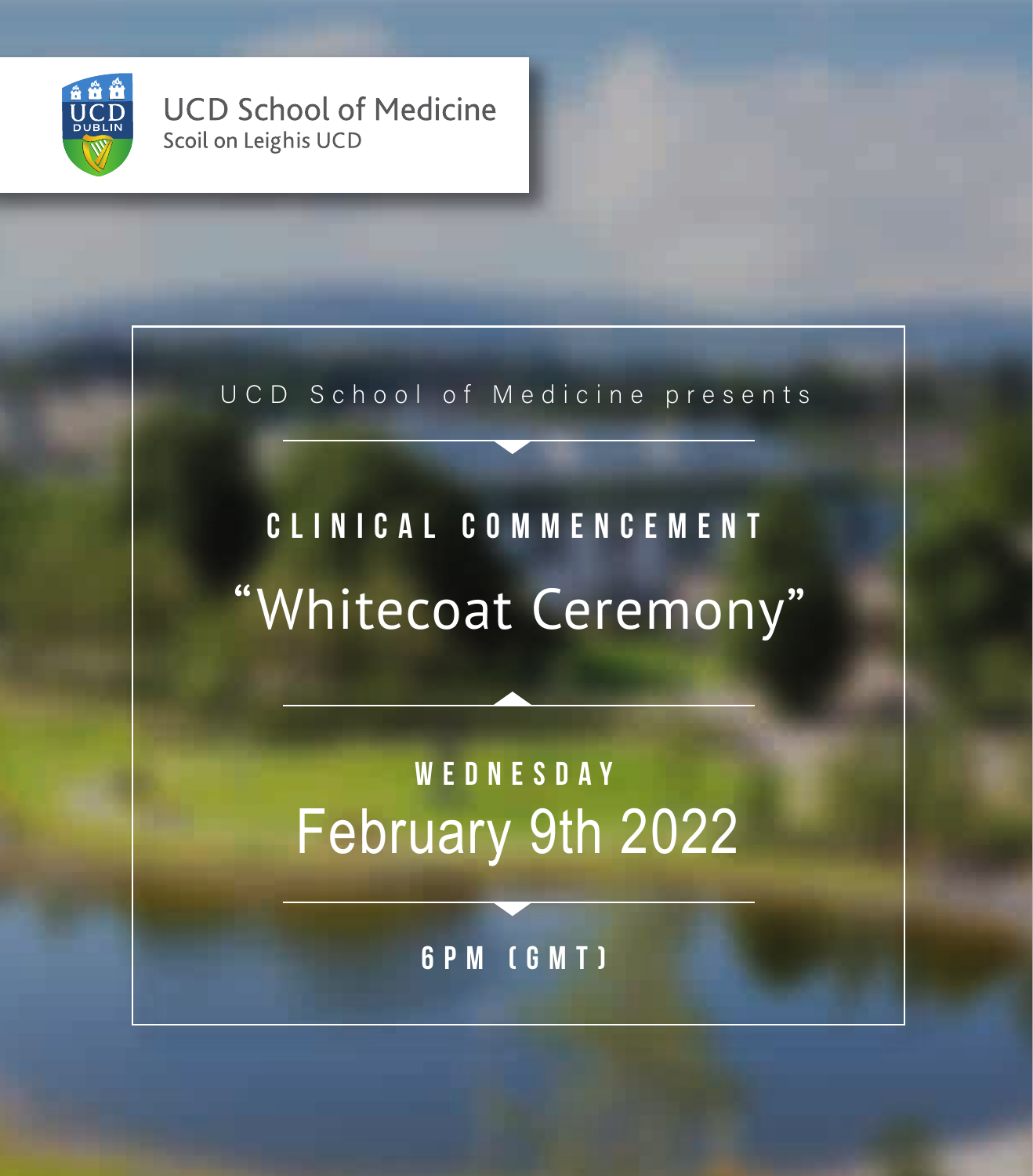## Programme of Events

Welcome address: Professor Michael Keane Dean of Medicine Head of UCD School of Medicine

\_\_\_\_\_\_\_\_\_\_\_\_\_\_\_\_\_\_\_\_\_\_\_\_\_\_\_

Guest speaker address: Mr Gerry McEntee Consultant HPB and General Surgeon Mater Hospital

Class of 2021/2022

 $\mathcal{L}=\mathcal{L}=\mathcal{L}=\mathcal{L}=\mathcal{L}=\mathcal{L}=\mathcal{L}=\mathcal{L}=\mathcal{L}=\mathcal{L}=\mathcal{L}=\mathcal{L}=\mathcal{L}=\mathcal{L}=\mathcal{L}=\mathcal{L}=\mathcal{L}=\mathcal{L}=\mathcal{L}=\mathcal{L}=\mathcal{L}=\mathcal{L}=\mathcal{L}=\mathcal{L}=\mathcal{L}=\mathcal{L}=\mathcal{L}=\mathcal{L}=\mathcal{L}=\mathcal{L}=\mathcal{L}=\mathcal{L}=\mathcal{L}=\mathcal{L}=\mathcal{L}=\mathcal{L}=\mathcal{$